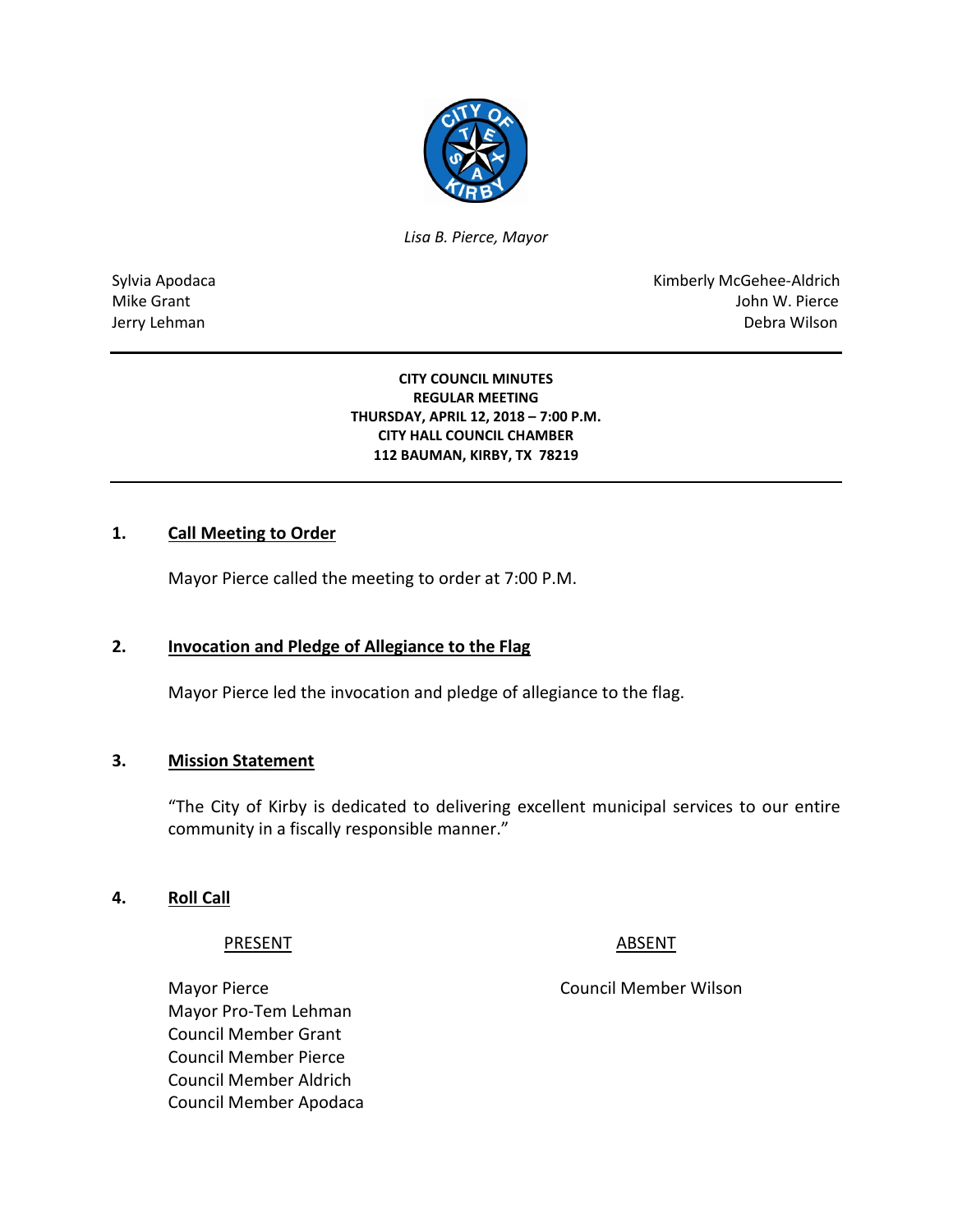### **5. Consideration Of And Action On Minutes**

#### a. Public Hearing/Regular Meeting Minutes - March 22, 2018

Council Member Aldrich moved to approve the Public Hearing/Regular Meeting minutes for March 22, 2018; seconded by Council Member Apodaca. The motion carried with a 5-0-1 vote.

AYES: 5 NAYES: 0 ABSTAIN: 1 (Council Member Grant)

## **6. Citizen Participation**

1. Celicia A. Garza – She informed Council she has been a resident for 14 years and doesn't understand why Republic Services will not recycle glass. She asked Council to consider a company that will recycle glass.

## **7. Discussion And Possible Action**

# a. Discussion And Possible Action On An Eagle Scout Project At The Kirby Senior Center By Alejandro Salas Rios, Boy Scouts Of America Troop 1412

Alejandro Rios presented his request to construct a pergola at Kirby Senior Center by the benches to the right of the Center. He said the approximate size of the pergola will be 10'X12' and the materials will be weather treated red or natural color cedar wooden posts, wood panel or plastic lattice for the top of the pergola, concrete for securing the posts to the ground, nails and screws to secure the structure together.

Council Member Grant moved to approve Alejandro Rios' Eagle Scout Project, Boy Scouts of America Troop 1412, at the Kirby Senior Center; seconded by Council Member Aldrich. The motion carried with a 6-0 vote.

AYES: 6 NAYES: 0

b. Discussion And Possible Action On Ordinance No. O-2018-831 Repealing Article IV (Construction In Public Rights-Of-Way) Of Chapter 96 – Streets And Sidewalks Of The Code Of Ordinances And Adopting New Article IV of Chapter 96 – Streets And Sidewalks Of The Code Of Ordinances. This Is The Second Reading.

Council Member Aldrich moved to approve Ordinance No. O-2018-831 repealing Article IV (Construction in Public Rights-of-Way) of Chapter 96 – Streets and Sidewalks of the Code of Ordinances and adopting new Article IV of Chapter 96 – Streets and Sidewalks of the Code of Ordinances; seconded by Council Member Grant. The motion carried with a 6-0 vote.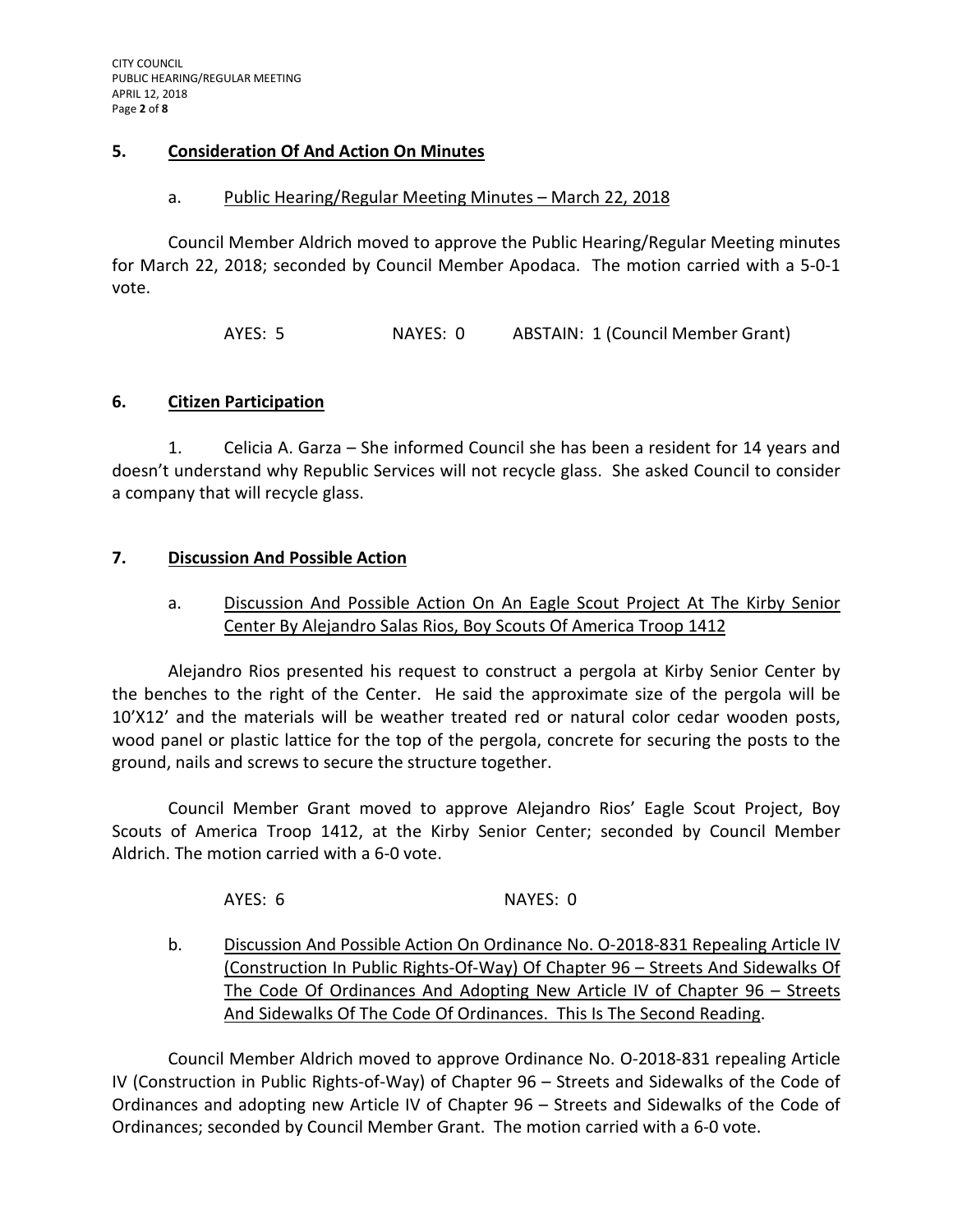#### AYES: 6 NAYES: 0

- 
- c. Discussion And Possible Action Of The Final Plat On 15.201 Acres Of Land, Out Of New City Block No. 10596 And The J.W. Garrity Survey No. 19, Abstract No. 848, New City Block 10596, County Block 4018, Bexar County, Texas, Said 15.201 Acres Being The Same Dolores Hernandez Valverde 15.217 Acre Tract Recorded In Volume 17125, Page 113, Official Public Records Of Bexar County, Texas, Located On Springfield Road.

Council Member Grant moved to accept the recommendation on the final plat on 15.201 acres of land, out of New City Block No. 10596 and the J.W. Garrity Survey No. 19, Abstract No. 848, New City Block 10596, County Block 4018, Bexar County, Texas, said 15.201 acres being the same Dolores Hernandez Valverde 15.217 acre tract recorded in Volume 17125, Page 113, Official Public Records of Bexar County, Texas, located on Springfield Road; seconded by Council Member Aldrich. The motion carried with a 6-0 vote.

### AYES: 6 NAYES: 0

# d. Discussion And Possible Action To Consider Awarding A Bid For The Arneson/Scotsman Reconstruction Project

Mark Hill, Ford Engineering, provided the bid information for the 2018 Arneson/Scotsman Reconstruction Project and stated it is Ford Engineering, Inc.'s recommendation that D&D Contractors, Inc. be awarded the project for the amount of \$247,022.24 for the construction of the Base Bid, Additive Alternate 1 and Additive Alternate 2.

Council Member Grant moved to accept the recommendation and award D&D Contractors, Inc. the project for the amount of \$247,022.24 for the construction of the Base Bid, Additive Alternate 1 and Additive Alternate 2; seconded by Mayor Pro-Tem Lehman. The motion carried with a 6-0 vote.

AYES: 6 NAYES: 0

# e. Discussion And Possible Action On Plans For City Owned Properties Located On Gaiety Lane And Binz Engleman Road

Council Member Grant said keep Binz Engleman Road property as a green space, because there are not many options for the use of the property. He said the City invested a lot of money into Gaiety Lane and we should consider moving forward with the storage facility.

Mayor Pro-Tem Lehman asked that the residents on Gaiety Lane and anyone else affected by the traffic be invited to discuss their concerns with the development of the property.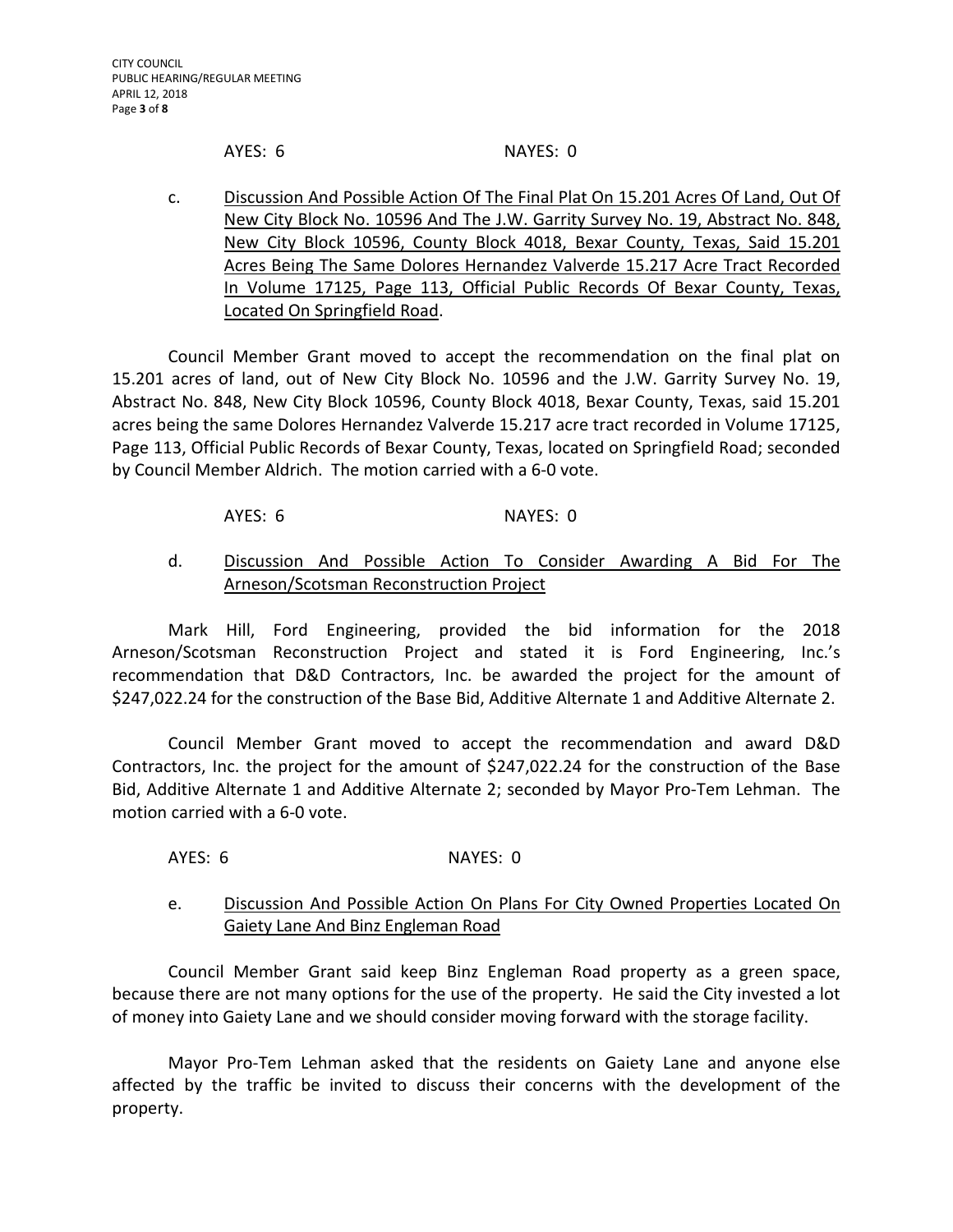Mayor Pierce asked that this discussion be brought back.

## f. Discussion And Possible Action On Trademarking The City Of Kirby Seal

City Manager Vernon provided the information she received regarding the process for trademarking.

The Council discussed the possibility of trademarking the City of Kirby seal.

Council Member Grant asked that this item be brought back and provide the costs associated with trademarking the seal.

# g. Discussion And Possible Action To Consider Mile Markers On The Timothy J. Wilson Hike & Bike Trail

City Manager Vernon provided Council with the cost estimates and diagrams of the trail markers. There will be markers at three locations (six total) for a distance every third of the trail.

Mayor Pierce said the basic marker is 4"X4"= \$100 each, Cap Style C is \$7.00 each per post.

Council Member Aldrich moved to approve the installation of six cedar posts with cedar Cap Style C to be placed on the Timothy J. Wilson Hike and Bike Trail; seconded by Council Member Grant. With all voting, "aye" the motion carried with a 6-0 vote.

AYES: 6 NAYES: 0

# h. Discussion And Possible Action On The Annual HOBO Fest

Mayor Pro-Tem Lehman said he requested this item be placed on the agenda because Council Member Grant was absent at the last meeting.

Council Member Grant said he has started researching the inception of the HOBO Fest and requested time to continue his research due to recent findings on the internet. He asked that this item be placed on the next agenda.

# i. Discussion And Possible Action On A Library Initiative In The City Of Kirby

Dona J. Dryja presented City Council with information to start a Kirby Book Share Program. She provided information on options, costs, locations, and a volunteer program.

Mayor Pierce asked if the City has an area for the book boxes. There was discussion regarding the location for the book boxes.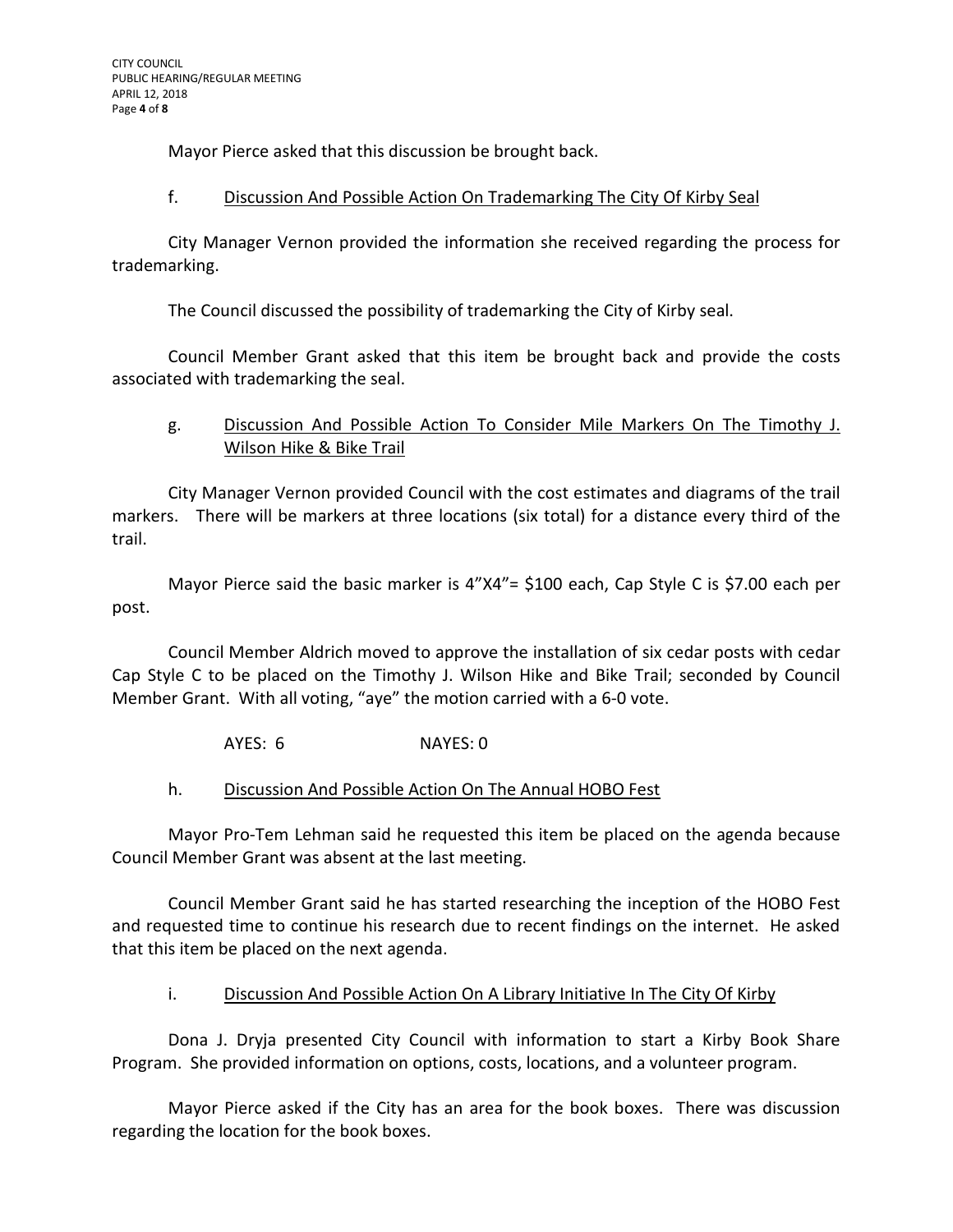CITY COUNCIL PUBLIC HEARING/REGULAR MEETING APRIL 12, 2018 Page **5** of **8**

Chief Bois stood and stated he would build a book box and place it at the Police Station and Chief Alfaro said he will build one and place it in front of the Fire Station.

Council Member Pierce suggested Dona J. Dryja and Abraham Barron get together to search for grants.

Mayor Pierce asked that this item be brought back to City Council on the agenda for the last meeting in May for an update.

j. Discussion And Possible Action On Ordinance No. 0-2018-832 Amending Ordinance No. O-2016-783 Of The Code Of Ordinances To Set Times For Putting Out And Retrieving Refuse Containers for Residential Solid Waste Collection And To Specify The Location Of Placement Of Refuse And Recyclable Containers. This Is The First Reading.

City Manager Vernon stated that Council has expressed they prefer repealing and replacing ordinances, but this is an exception. There is one change to the ordinance and amending is appropriate this time.

Megan Thompson, Code Compliance Officer, explained the need for the change.

Council Member Grant moved to approve Ordinance No. O-2018-832 amending Ordinance No. O-2016-783 of the Code of Ordinances to set times for putting out and retrieving refuse containers for residential solid waste collection and to specify the location of placement of refuse and recyclable containers, seconded by Council Member Aldrich. With all voting, "aye" the motion carried with a 6-0 vote.

AYES: 6 NAYES: 0

k. Discussion And Possible Action On Ordinance No. O-2018-833 Repealing Ordinance No. 91-474 And Adopting Ordinance No. O-2018-833 Of The Code Of Ordinances Of the City Of Kirby Which Prohibits Scavenging Within The Corporate Limits And Providing For A Penalty.

Megan Thompson, Code Compliance Officer, explained the need for this ordinance. This ordinance will prevent scavenging and authorize the issuance of a citation as a penalty.

Council Member Aldrich moved to place this ordinance on the next agenda for review; seconded by Mayor Pro-Tem Lehman. With all voting, "aye" the motion carried with a 6-0 vote.

AYES: 6 NAYES: 0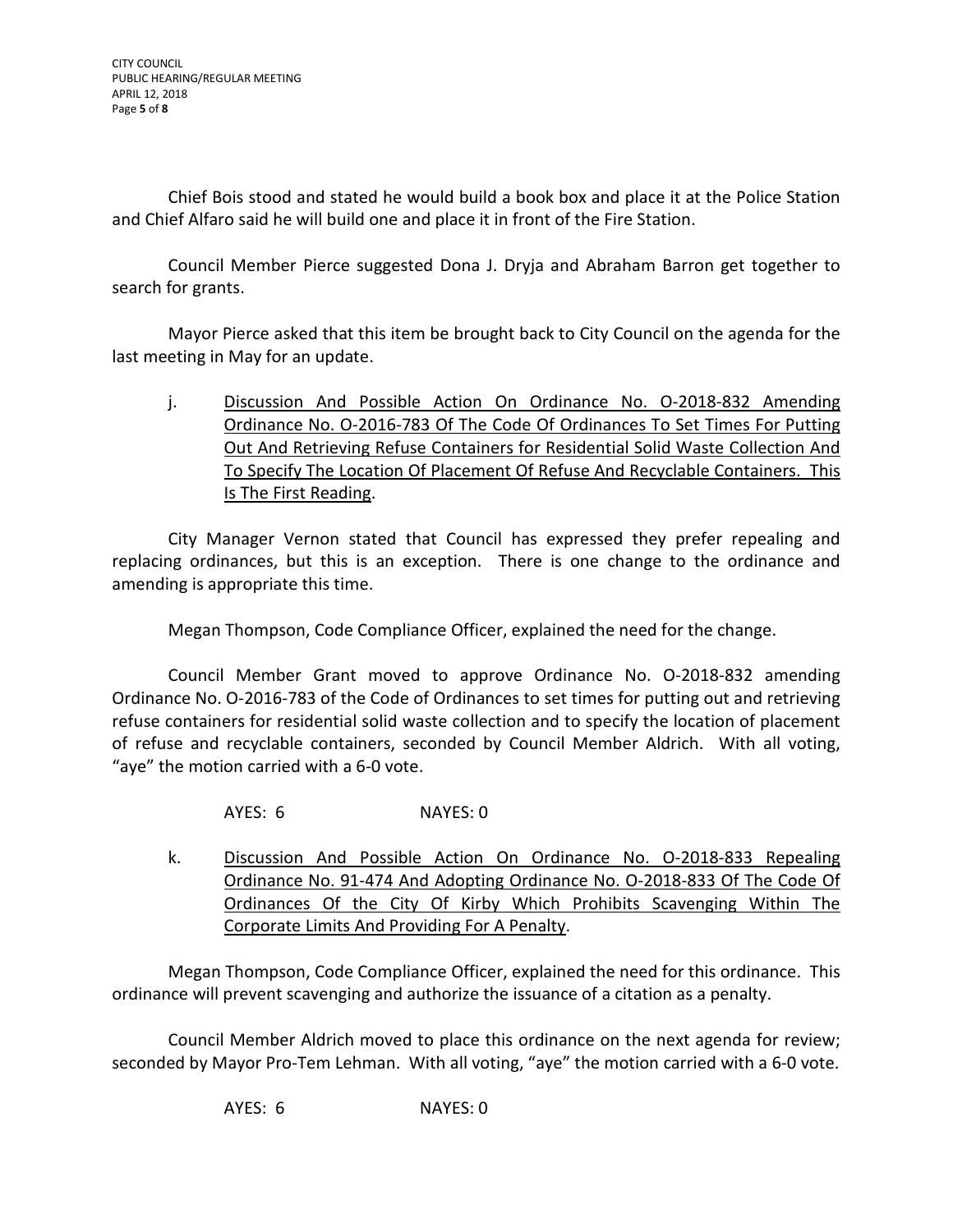## l. Discussion And Possible Action Regarding Fees Schedule For Police Department Services

Chief Bois explained the fee schedule for Police Department services needs to be updated to reflect the fees set by the Office of the Attorney General. The changes are included in the Council packet.

Council Member Grant moved to update the fees set by the Attorney General and submit the ordinance at the next meeting; seconded by Council Member Apodaca. With all voting, "aye" the motion carried with a 6-0 vote.

AYES: 6 NAYES: 0

# m. Discussion And Possible Action Regarding Revisions To No Parking Zones In Chapter 71 Of The Code Of Ordinances.

Chief Bois provided the history on the Swann Lane and Telegraph Avenue which consists of a three way stop. He also provided the history on Vinecrest Drive and Cinderella Street which is a three way stop, not a four way stop. He suggested removing the sign on Swann Lane and Telegraph Avenue and on Vinecrest and Cinderella remove one sign.

Council Member Grant moved to accept Chief Bois' recommendation on the signs and bring back the ordinance; seconded by Council Member Aldrich. With all voting, "aye" the motion carried with a 6-0 vote.

AYES: 6 NAYES: 0

n. Discussion And Possible Action Regarding Revisions To Storage And Other Fees In Chapter 74 Of The Code Of Ordinances.

Chief Bois explained the changes are in accordance with the State and the renewal of the towing contract for the impound yard. These changes will bring our ordinance in line with the State and includes the new towing fees.

Council Member Grant moved to accept the recommendations for the revisions to storage and other fees in Chapter 74 of the Code of Ordinances and bring the ordinance back to Council; seconded by Council Member Apodaca.

With all voting, "aye" the motion carried with a 6-0 vote.

AYES: 6 NAYES: 0

o. Discussion And Possible Action To Consider Adopt A Spot Applications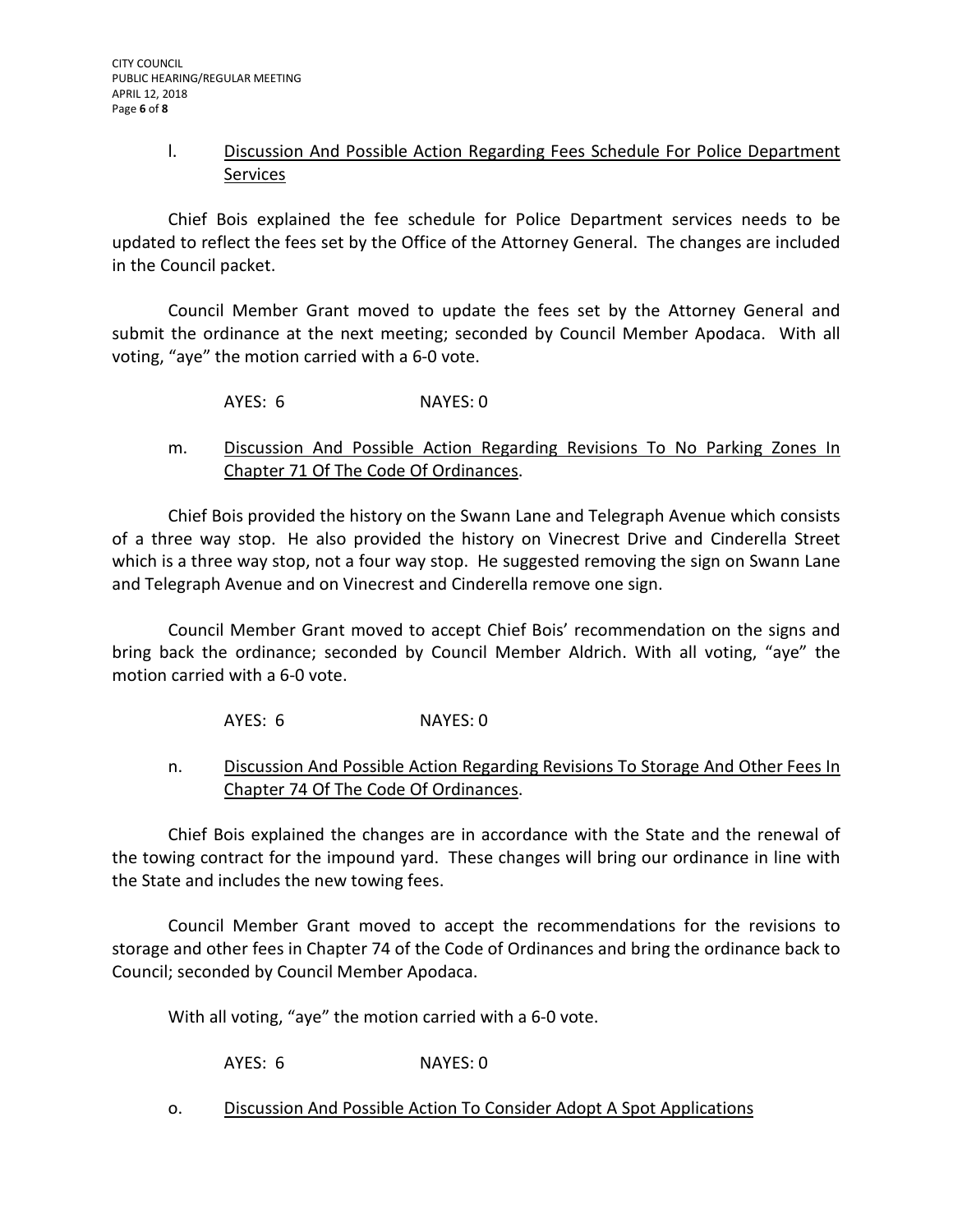Mayor Pierce asked Barbara Herb, applicant for Adopt a Spot, to come forward and present her request.

Barbara Herb said she applied on behalf of the Beatification and Recycle Committee. The Committee would like to adopt the long beds in front of city hall to help the entry to the building look nice. The Committee members will plant and take turns maintaining the beds with Xeriscape type plants.

Council Member Aldrich moved to accept the application submitted by the Beautification and Recycle Committee to adopt the long beds in front of city hall; seconded by Mayor Pro-Tem Lehman.

With all voting, "aye" the motion carried with a 6-0 vote.

AYES: 6 NAYES: 0

Sam Richardson said he applied for two Adopt Spot locations on behalf of Republic Services and Keep Kirby Beautiful. Republic Services wants to renew the Adopt a Spot at Hugo Lentz Park and Keep Kirby Beautiful wants to adopt the Community Garden. He said he will recruit people to care for plots. He said that Keep Kirby Beautiful has been maintaining the Community Garden for a couple of months. The people who have plots are not maintaining them and he would like to recruit people to come out and maintain plots.

After the Council discussed the Community Garden, Sam Richardson withdrew his application and asked that Hugo Lentz be considered for Republic Services.

Council Member Grant moved to accept the application submitted by Sam Richardson for Republic Services to renew the Hugo Lentz Adopt a Spot only; seconded by Council Member Apodaca.

With all voting, "aye" the motion carried with a 6-0 vote.

AYES: 6 NAYES: 0

### **8. Requests and Announcements**

a. Requests By Mayor And Council Members For Items To Be Placed On Future City Council Agendas And Announcements On City Events/Community Interests

Council Member Apodaca – She said she has received a lot of positive feedback on the Timothy J. Wilson Hike and Bike Trail.